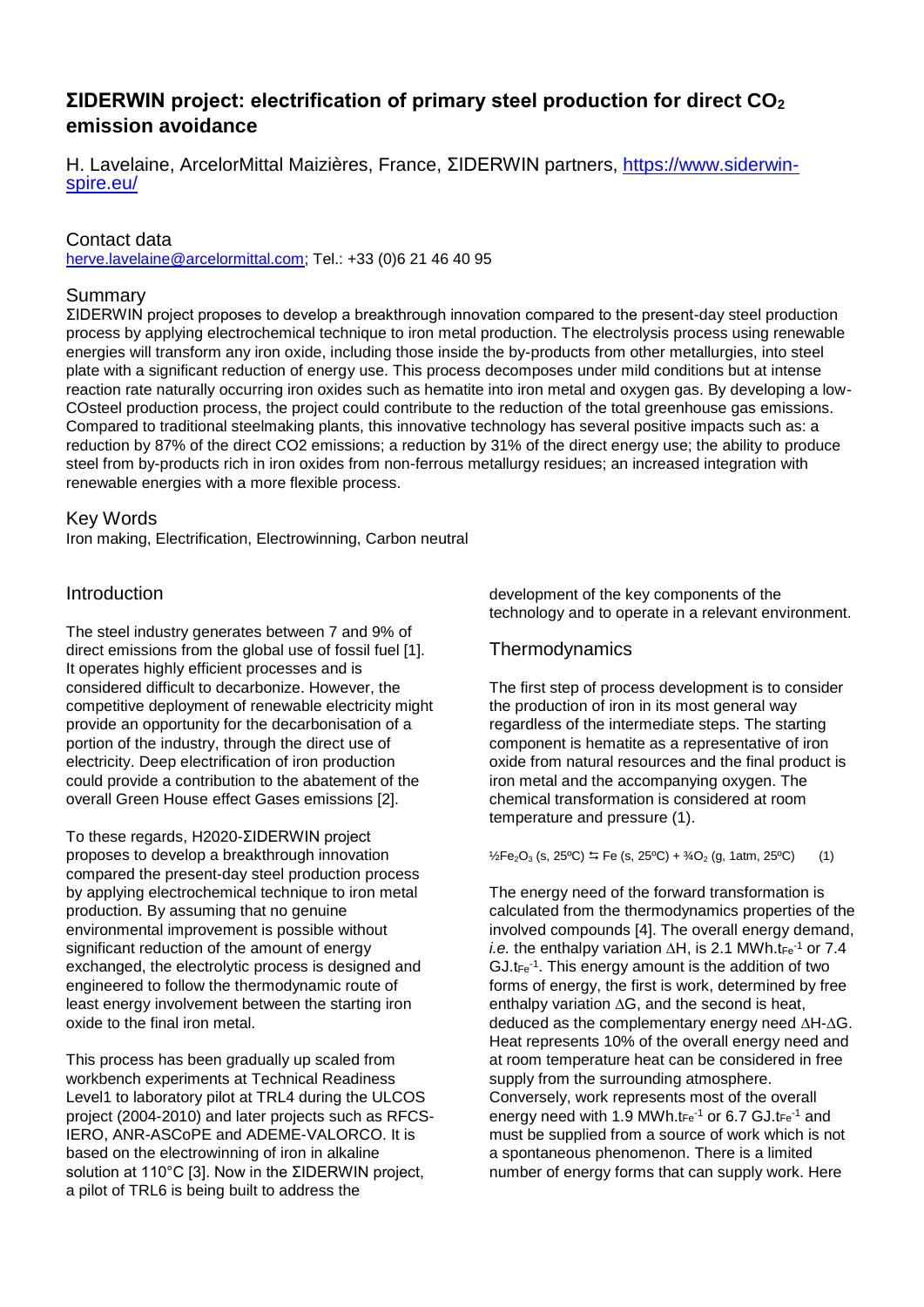four are considered as mechanical, thermal, chemical and electrical.

If work is supposed to be supplied only by the mechanical form of energy, then a vacuum of gas pressure of  $P_{O2} = 10^{-87}$  atm or a centrifugal velocity exceeding  $v=500$  km.s<sup>-1</sup> must be applied. These figures are extreme and cannot be technically envisioned.

As mention earlier, the reaction of iron oxide decomposition is endothermic and therefore favoured by high temperature. Indeed, heating Wüstite to a temperature higher 3414°C could decompose it. The high level of this temperature compromises material properties needed to maintain these conditions and separation of gaseous iron from oxygen is a challenging task. Nevertheless, conventional processes rely on the application of high temperature as it favours thermodynamically and kinetically chemical reaction and because it is an adjustable parameter that helps to control processes.

The general application of chemical energy is to introduce a reactant "X" with hematite according to the reaction (2):

 $\frac{1}{2}Fe_2O_3$  (s, 25°C) + X  $\frac{1}{2}Fe$  (s, 25°C) + XO<sub>3/2</sub> (2)

The supply of work from a panel of reactants is represented on an Elligham type diagram, cf. Figure 1. Some of them can reduce hematite into iron at low temperature, here below 300°C. Hydrazine does not evolves carbon dioxide but it reacts far from the conditions of equilibrium [5]. Formic acid [6], formaldehyde, acetylene, ketene and methanol could be candidate for hematite reduction but none of them is carbon neutral, they all oxidise by evolving carbon dioxide.



*Figure 1: Ellingham diagram.*

If work is provided from electrical energy, then a voltage of 1.28V is necessary. This condition is easily applied due to the large variation of electrical resistivity among materials, *i.e.* it is easy to find good conductors and good insulators [7]. Thanks to this advantage, electrical energy can be channeled efficiently through cables and grids, thus gaining in flexibility and controllability that explain to a large extend why electricity is an established energy vector. Furthermore, electricity can be produced from any kind of primary energy resource, either fossil fuels, nuclear or renewables and these energy sources can be mixed and their respective share may change in time.

All the iron producing processes are a combination of these energy forms that can be represented in a tetrahedra cf. Figure 2.



*Figure 2: Parameters for iron making processes.*

### Electric based decomposition of iron oxides

Although convenient, electricity as an energy form is impossible to apply directly on iron oxides dues to the absence of electrical charges born by the constituting elements. Hematite is an electrical insulator and application of the 1.28 V would not produce any change. To overcome this shortcoming, an electrolyte is necessary that separates iron and oxygen as distinguished ions. Among the different options, the most straightforward is water that has the additional property to transfer oxygen. The equilibrium diagram drawn by Pourbaix [8] shows that there exist two domains one in the acidic condition and the other in the alkaline condition, cf. Figure 3.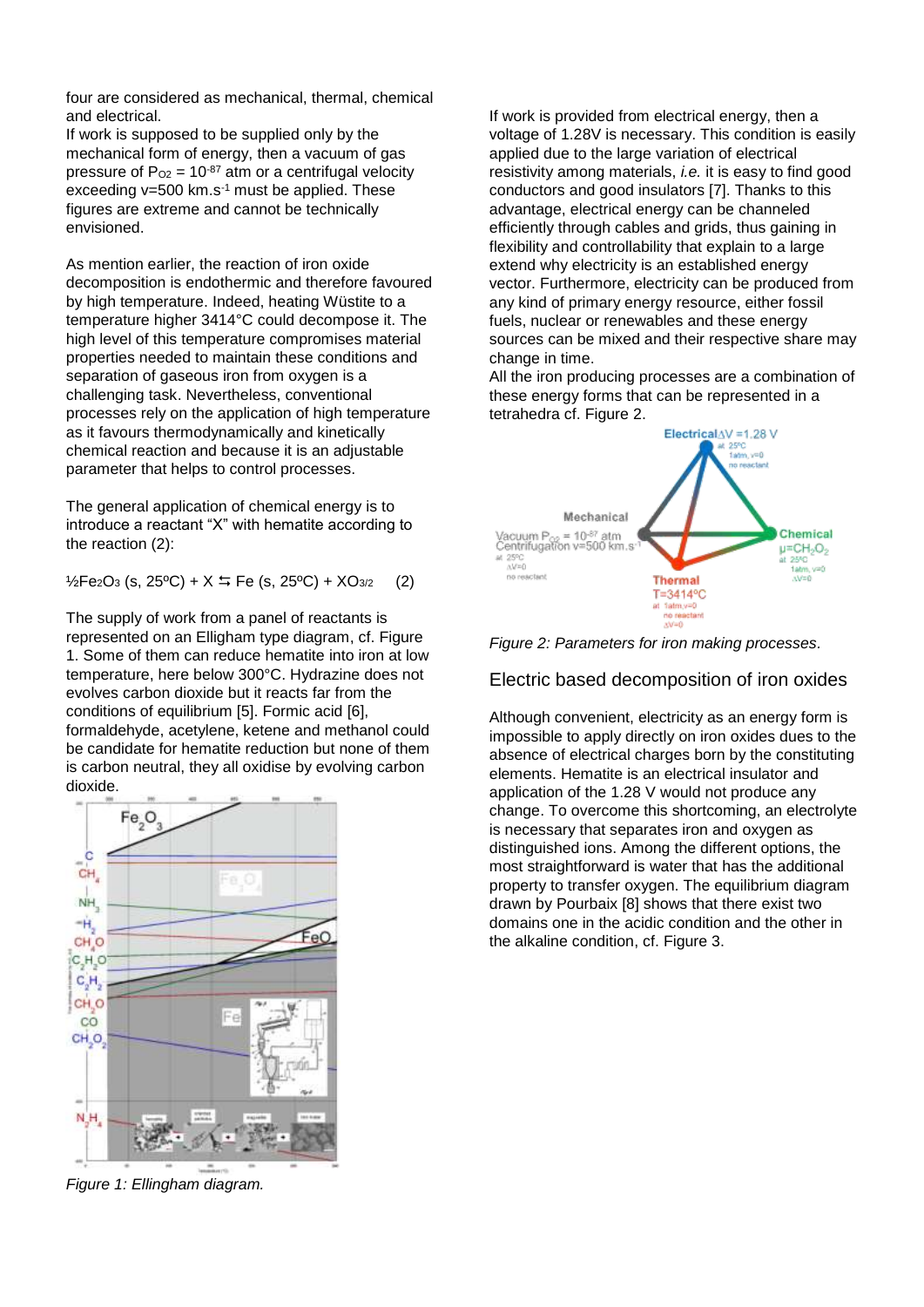

*Figure 3: Pourbaix diagram of iron.*

In the acidic condition, hematite dissolves spontaneous into ferric iron and water as high soluble salts. However, two limitations can be noticed, firstly soluble cations are stabilised as hydrated species which increases the thermodynamic need to 1.71 V and worse iron has a second cation valence as ferrous iron. These two valences produce an electrical loop where ferric iron can be reduced as ferrous iron at the cathode with the reverse reaction at the anode. Introduction of process components to counter acting this short circuit, as membranes for example, would compromise the energy efficiency of the process. Conversely, in the alkaline domain, iron is hardly soluble, with a single soluble specie as ferrous iron. This seems detrimental for a potential process operating at high production rate. However, an extensive series of experimental work as shown that an electrochemical route is possible, it involves a three steps scheme [9] [10] [11] [12]:

Chemical reaction of hematite with soluble ferrous iron:  $Fe<sub>2</sub>O<sub>3</sub> + HFeO<sub>2</sub> \rightarrow Fe<sub>3</sub>O<sub>4</sub> + OH<sup>+</sup>$ 

❖Galvanic coupling of magnetite with iron:  $Fe<sub>3</sub>O<sub>4</sub> + Fe + 4OH^- \rightarrow 4HFeO<sub>2</sub>$ 

Electrocrystallisation of iron under cathodic polarisation:  $3HFeO<sub>2</sub> + 3H<sub>2</sub>O + 6e<sup>-</sup> \rightarrow 3Fe + 9OH<sup>-</sup>$ 

This succession of reactions relies on the reactivity of magnetite made possible by its high electronic conductivity, magnetite being the most conductive oxide thanks to the multivalent iron cations in octahedral sublattice of its inverse spinel structure. The resulting thermodynamic voltage corresponds to magnetite reduction which incurs a low penalty with a

cell voltage of 1.33 V. The electrical form of energy provides not only the thermodynamic need but also the activation of the electrochemical reactions and it is easily adjustable.

#### Design of an electrolysis route for steel production

To apply the electrochemical conditions for high production rate a dedicated process unit must be designed. The approach followed is to limit the energy involved by thermodynamic optimisation. Firstly, the energy supply is made accurate in terms of amount, of form and of intensity. The unit operates close to thermodynamic reversibility and includes a ratchet effect to orientate the progress of reaction (1) in the forward direction. The temperature and pressure conditions of operation are chosen as close as possible to surrounding conditions, to minimise heat and pressure losses. The energy and material flows are straight or "once through" flows to minimise the number of loops and of internal recirculations. The process has few chemical mixing, dissolution or dispersion steps. The transfer resistances are minimised, particularly ohmic voltage between electrodes. The conditions of transfer are uniform in space which means no hot spots or not dead zones. This uniformity is maintained steadily in time, which means that transients are minimised.

To fulfil these prescriptions a new concept of electrochemical cell has been engineered. It is based on parallel plate electrodes for uniform current distribution. The anode is chosen to be positioned at the top to separate oxygen by spontaneous buoyancy. The supply of solid particles on the cathode surface is obtained by moderate electrolyte flow rate. Anode geometry is chosen to act as a gaselectricity exchanger, it has maximum openness for gas bubbles to flow upward and minimum inter electrodes gap distance. The gas is collected and its residence time is minimized with an overall 45° inclination of the cell [13] [14] [15] [16].

These concepts have been tested on a pilot operated during the ULCOS (2004-2010) and IERO projects (2010-2014). It could have been possible to check that steady state operation is obtained either thermally, hydraulically or electrically. Electrolysis does not require separators between electrodes such as membrane or diaphragm. The distance between electrodes could be reduced down to 1 cm. The production rate can reach 1000 A.m-2 . Self-standing, stiff, compact and conveyable metal plates were produced under low voltage of  $\Delta V$ =1.7V. The oxygen gas was fully recovered. Cheap construction materials were chosen for the construction of the cell [17]. The integration of these functions into a single cell corresponds to a TRL4.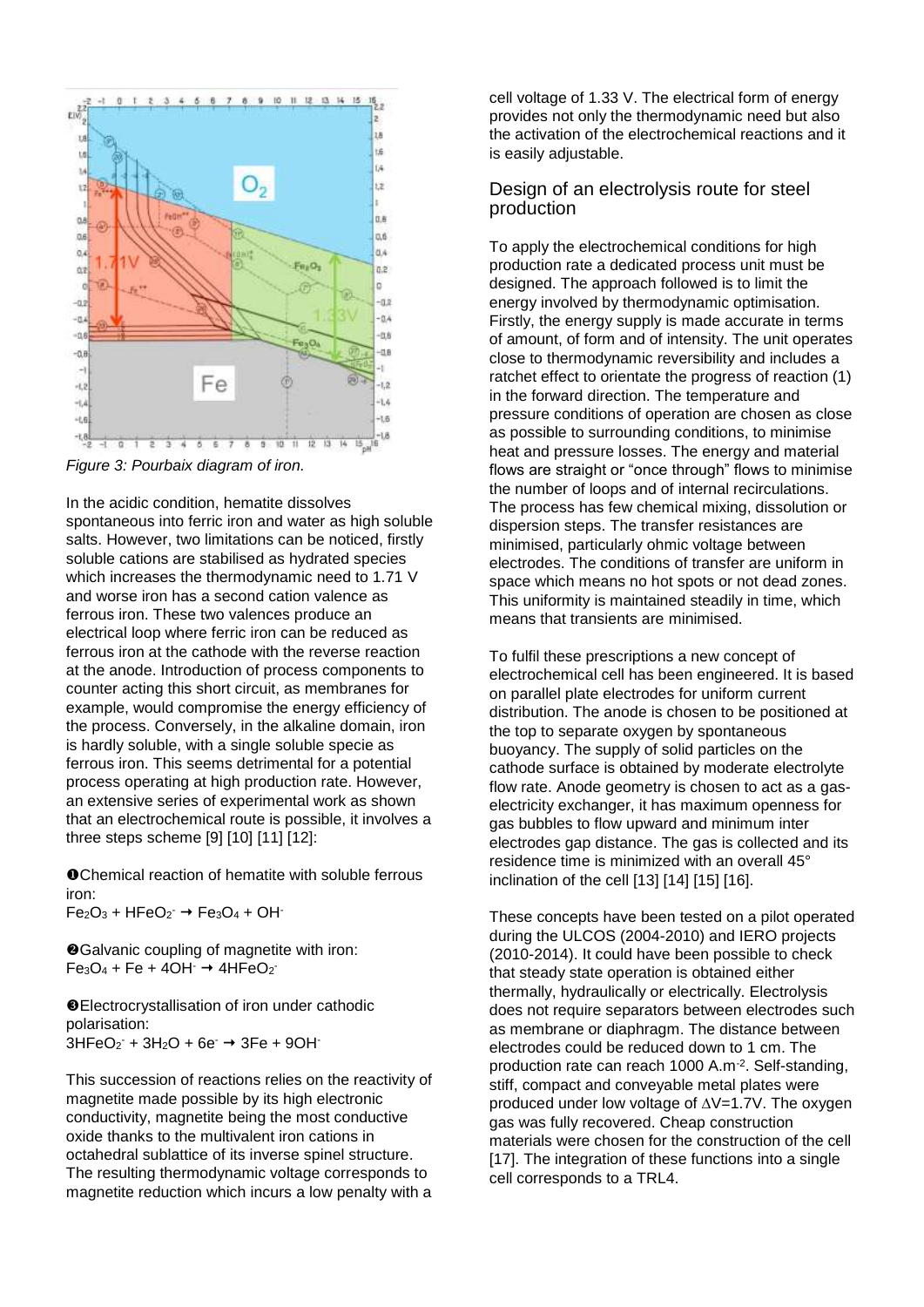

*Figure 4: TRL4 Pilot and iron plate.*

# ΣIDERWIN project

To progress further toward a solution for carbon neutral steel production by 2050, a new project has been launched [18]. The H2020 - ΣIDERWIN has started in 2017 for five years. Its main purpose is to develop a breakthrough innovation compared to the actual steel production process by producing iron metal with an electrochemical processing route. The process unit is designed to operate at high energy efficiency, to be flexible in production rate and to be supplied with iron oxides from residues of non-ferrous metallurgies. It will result in the design, construction and operation of an experimental pilot cell, cf. Figure 5.

|  | Cathode area             | 3x1m                 |
|--|--------------------------|----------------------|
|  | <b>Current intensity</b> | 3 kA                 |
|  | Electric power           | 6kW                  |
|  | Metal production rate    | 50kg.d <sup>-1</sup> |
|  | Electrolyte volume       | 300L                 |

*Figure 5: Main objectives of the ΣIDERWIN pilot.*

During this project the main key components of the technology will be addressed. The cell will be developed to evaluate the potential of the design for the size of the final industrial cells. The cell will incorporate an oxygen gas collecting system. The harvesting of the metal plates requires a dedicated development that will be tested. The continuous supply of iron oxide according to its consumption will be developed. Furthermore, this process is intended to be integrated in the electrical grid and to contribute to the integration of Renewable Energy Sources. For that purpose, the production rate flexibility will be

developed by studying growth of metal deposit at low temperature and with variable rates. Fine, concentrated and alkaline sources of iron oxide are produced by other metallurgies than iron, they represent a cheap feedstock particularly well suited for ΣIDERWIN.

From such a technology a significant reduction of the specific energy need is expected with 3.6 MWh.  $tr_{e^{-1}}$ or 13 GJ.  $t_{Fe}$ <sup>1</sup> for the overall process from iron ore to liquid steel. This could achieve a reduction by 87% of the direct  $CO<sub>2</sub>$  emissions.

## First results of ΣIDERWIN project

During the first months of the project an industrial plant concept has been proposed. It is based on a plant architecture where cells are assembled in series in bipolar configuration with permanent electrical connections. Stacks of cells are made interruptible with vacuum switches. The confinement of electrolyte, gas and electrical circuits is the main contribution to the safety. The maintenance of the plant is facilitated by involving static components which assumes *in-situ* harvesting. The state variables of the process have been identified and the corresponding probes to measure them.

The basic engineering of the pilot has been completed, cf. Figure 6. The P&IDs of the electrolyte, electric, gas circuits have been drawn incorporating the studied main key components.



*Figure 6: ΣIDERWIN pilot.*

## **Conclusion**

Carbon dioxide emission from steel plants are process-related, they are produced from chemical reactions other than combustion. It represents a major engineering difficulty [19]. However, an electrochemical route to decompose iron oxide in mild conditions represents a considerable advantage for steel to achieve lower carbon emissions. The corresponding process is currently developed at an engineering level and the main technological